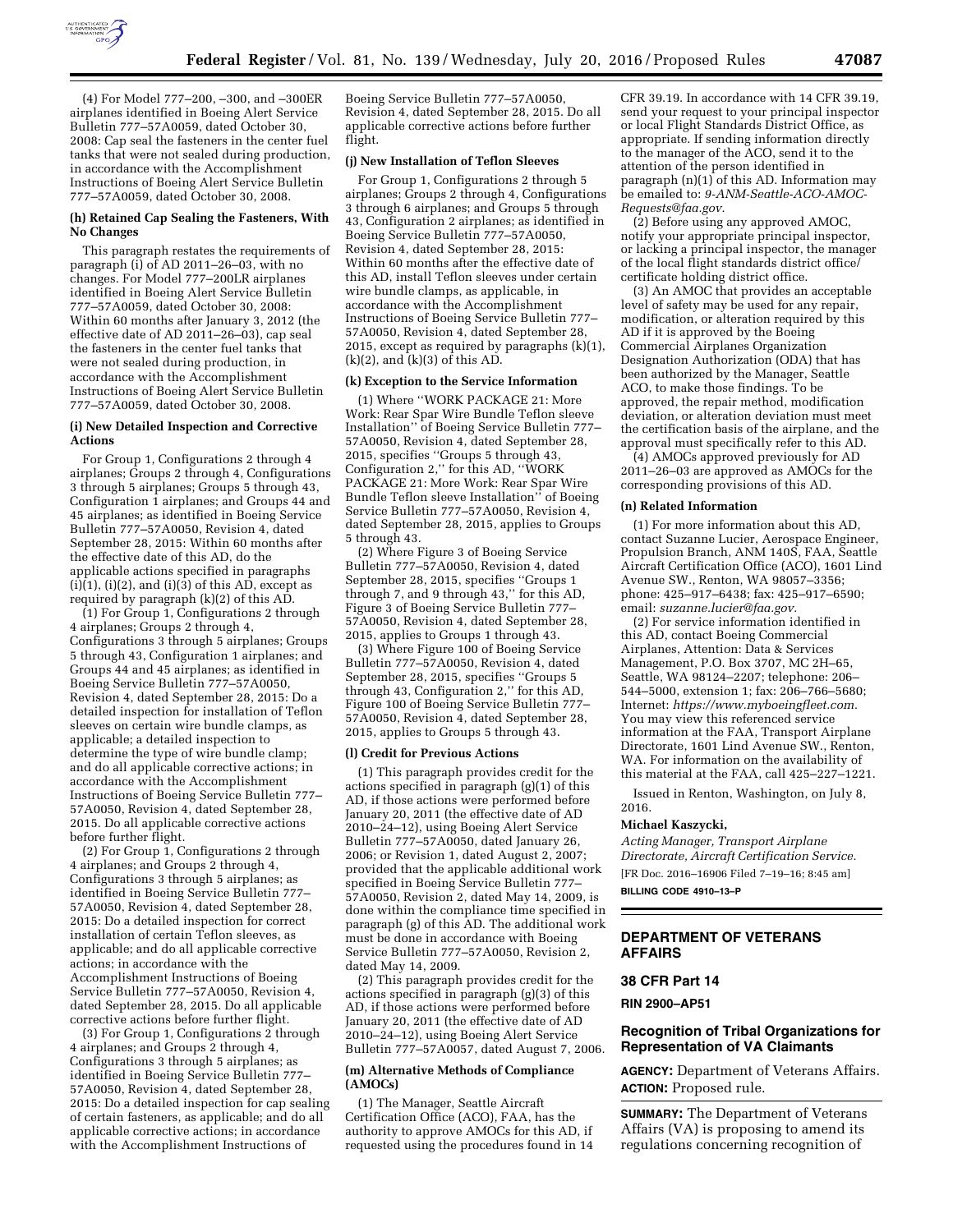certain national, State, and regional or local organizations for purposes of VA claims representation. Specifically, this rulemaking would allow the Secretary of Veterans Affairs to recognize tribal organizations in a similar manner as the Secretary recognizes State organizations. The proposed rule would allow a tribal organization that is established and funded by one or more tribal governments to be recognized for the purpose of providing assistance on VA benefit claims. In addition, the proposed rule would allow an employee of a tribal government to become accredited through a recognized State organization in a similar manner as a County Veterans' Service Officer (CVSO) may become accredited through a recognized State organization. The intended effect of this proposed rule is to improve access of Native American veterans to VA-recognized organizations and VAaccredited individuals who may assist them on their benefit claims.

**DATES:** Written comments must be received on or before September 19, 2016.

**ADDRESSES:** Written comments may be submitted through *[http://](http://www.regulations.gov) [www.regulations.gov](http://www.regulations.gov)*; by mail or hand delivery to the Director, Regulation Policy and Management (00REG), Department of Veterans Affairs, 810 Vermont Avenue NW., Room 1068, Washington, DC 20420; or by fax to (202) 273–9026. Comments should indicate that they are submitted in response to ''RIN 2900–AP51, Recognition of Tribal Organizations for Representation of VA Claimants.'' Copies of comments received will be available for public inspection in the Office of Regulation Policy and Management, Room 1068, between the hours of 8 a.m. and 4:30 p.m., Monday through Friday (except holidays). Please call (202) 461–4902 for an appointment. (This is not a toll-free number.) In addition, during the comment period, comments may be viewed online through the Federal Docket Management System at *[http://www.regulations.gov/.](http://www.regulations.gov/)*  **FOR FURTHER INFORMATION CONTACT:**  Dana Raffaelli, Staff Attorney, Benefits Law Group, Office of the General Counsel, (022D), Department of Veterans Affairs, 810 Vermont Avenue NW., Washington, DC 20420, (202) 461– 7699. (This is not a toll free number.) **SUPPLEMENTARY INFORMATION:** This proposed rule would amend part 14 of title 38, Code of Federal Regulations, to provide for the recognition of tribal organizations that are established and funded by tribal governments so that representatives of the organizations may assist Native American veterans and

their families in the preparation, presentation, and prosecution of their VA benefit claims. The purpose of this proposed rule is to address the needs of Native American populations who are geographically isolated from existing recognized Veterans Service Organizations (VSOs) or who may not be utilizing other recognized VSOs due to cultural barriers or lack of familiarity with those organizations. Native American veterans face challenges accessing representation in VA claims because many live in remote areas that are far from the nearest accredited representative. In addition, some Native American veterans may prefer to seek assistance from organizations that are associated with their tribal government, rather than using other organizations that are not as familiar to them. This proposed rule would help facilitate the VA recognition of tribal organizations that are established and funded by one or more tribal governments and whose primary purpose is to serve Native American veterans.

Pursuant to 38 U.S.C. 5902, VA recognizes organizations and accredits their representatives for the preparation, presentation, and prosecution of claims under laws administered by VA. VA's regulation regarding the recognition of such organizations is 38 CFR 14.628, which currently does not expressly allow for the recognition of tribal organizations. Under the current regulations, however, any organization, including an organization created by one or more tribal governments, may apply for recognition by VA as either: (1) A national organization, or (2) a regional or local organization. To be recognized as a national organization, the organization must meet the requirements of § 14.628(a) and (d). To be recognized as a regional or local organization, the organization must meet the requirements of § 14.628(c) and (d). VA also accredits State organizations. To be recognized as a State organization, the organization must meet the requirements of § 14.628(b) and (d). Under the current regulations, VA has received only a few inquiries from tribal governments expressing interest in pursuing any type of VA recognition other than the type of recognition granted to State organizations. Pursuant to 38 CFR 14.627 and 14.629, VA recognition of a State organization is limited to organizations established and funded by a State, possession, territory, or Commonwealth of the United States, and the District of Columbia. This proposed rule would allow tribal governments to establish and fund tribal

organizations in a similar manner as the State governments have established and funded State organizations. Allowing organizations that are created and funded by tribal governments to be recognized as ''tribal organizations'' rather than as national, regional or local organizations would afford VA the opportunity to acknowledge and affirm the long-standing recognition by the Federal government of tribes' inherent sovereignty and right to selfgovernment.

This proposed rule would amend 38 CFR 14.627 by adding a paragraph (r) that would provide that tribal government means the Federally recognized governing body of any Indian tribe, band, nation, or other organized group or community, including any Alaska Native village or Regional or Village Corporation as defined in or established pursuant to the Alaska Native Claims Settlement Act, which is recognized as eligible for the special programs and services provided by the United States to Indians because of their status as Indians. This is consistent with the definition of Indian tribe in 38 CFR 39.2.

This proposed rule would amend current § 14.628(b) by redesignating it as paragraph (b)(1), "State organization," and adding paragraph  $(b)(\tilde{2})$ , "Tribal organization.'' VA would clarify that a *Tribal organization*, for the purposes of 38 CFR 14.626 through 14.637, is a legally established organization that is primarily funded and controlled, sanctioned, or chartered by one or more tribal governments and that has a primary purpose of serving the needs of Native American veterans; that only one tribal organization may be recognized for each tribal government; and, that, if a tribal organization is created and funded by more than one tribal government, the approval of each tribal government must be obtained prior to applying for VA recognition and that, if one of the supporting tribal governments withdraws from the tribal organization, the tribal organization must notify VA of the withdrawal and certify that the tribal organization can continue to meet the recognition requirements in § 14.628(d) without the participation of that tribal government. This change is intended to allow tribal organizations to be recognized in a similar manner as State organizations, while still taking into account the unique circumstances of tribal governments being sovereign nations and of varying sizes.

In order to ensure that all claimants for VA benefits receive responsible, qualified representation in the preparation, presentation, and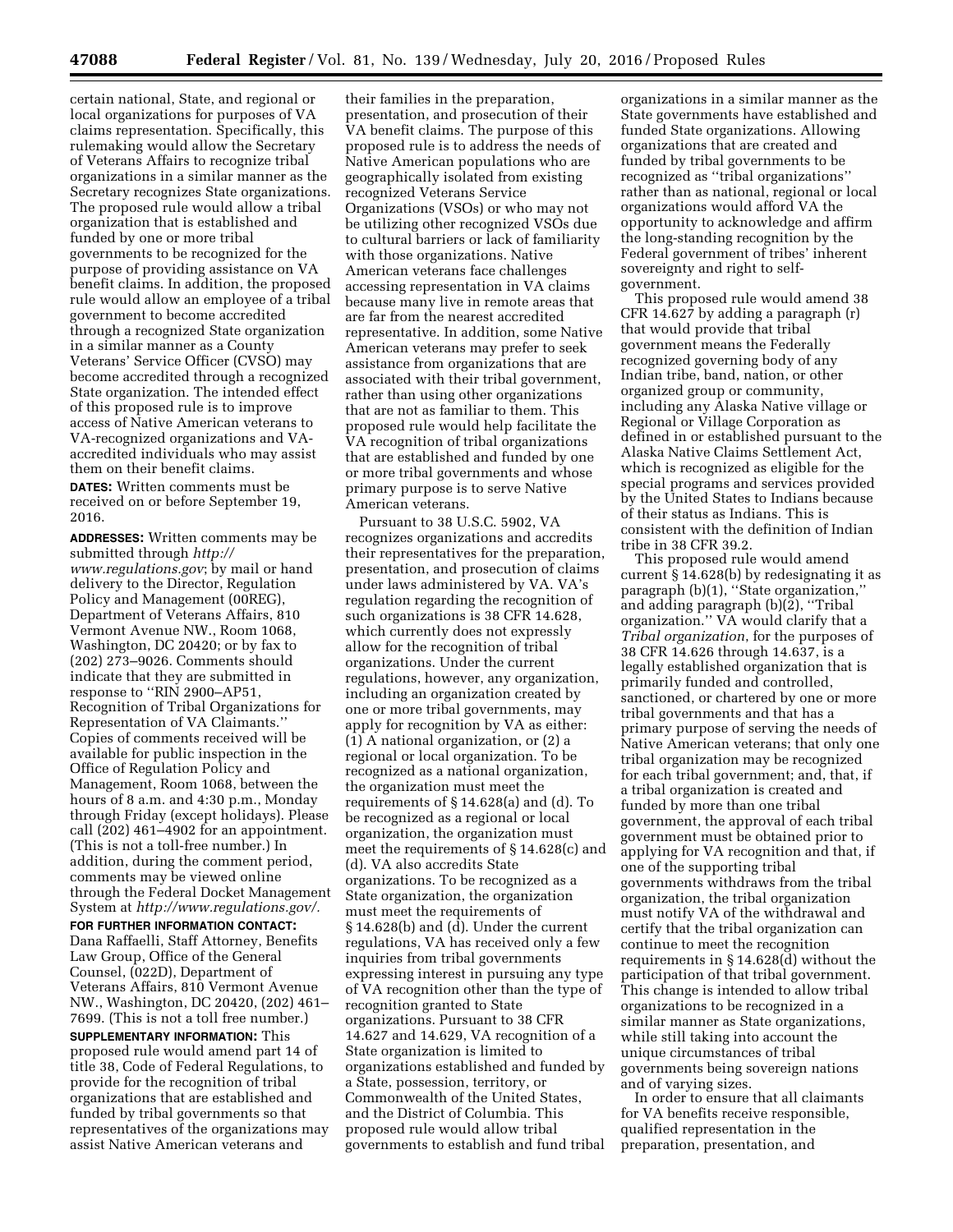prosecution in their claims for veterans' benefits, VA has established general criteria that apply to all organizations requesting VA recognition as a national, State, regional, or local organization under § 14.628(a) through (c). Therefore, tribal organizations would also need to meet these same general requirements in order to be recognized. Pursuant to § 14.628(d), an organization requesting recognition must: (1) Have as a primary purpose serving veterans, (2) demonstrate a substantial service commitment to veterans either by showing a sizable organizational membership or by showing performance of veterans' services to a sizable number of veterans, (3) commit a significant portion of its assets to veterans' services and have adequate funding to properly perform those services, (4) maintain a policy and capability of providing complete claims service to each claimant requesting representation or give written notice of any limitation in its claims service with advice concerning the availability of alternative sources of claims service, and (5) take affirmative action, including training and monitoring of accredited representatives, to ensure proper handling of claims.

We recognize the varying sizes of tribal governments. We further recognize that, due to the size of certain smaller Indian tribes, a single tribal government may be unable to establish an organization that could demonstrate a substantial service commitment to veterans either by showing a sizable organizational membership or by showing performance of veterans' services to a sizable number of veterans. A single tribal government may also be unable to establish an organization that would be able to adequately fund the necessary services of a tribal organization that provides assistance with VA benefit claims. Therefore, VA would consider applications from a tribal organization that is established and funded by one or more tribal governments to be recognized for the purpose of providing assistance on VA benefit claims. The approval of each tribal government would be necessary for VA to process the request for VA recognition. While VA is sensitive to the fact that some tribal governments may have difficulty meeting the substantial service commitment and funding requirements, VA must ensure that VA accredited organizations can provide long-term, competent representation. Therefore, VA would require that, if one of the supporting tribal governments withdraws from the tribal organization, the tribal organization must notify VA of

the withdrawal and certify that the tribal organization continues to meet the recognition requirements in § 14.628(d) without the participation of that tribal government. We note that 25 U.S.C. 450b(l) recognizes the existence of tribal coalitions in the definition of tribal organization for the purpose of entering into contracts or grants for certain educational benefits. Additionally, in 38 CFR 39.2, VA has recognized the existence of a parallel concept for the purpose of applying for cemetery grants.

Based on our experience in applying § 14.628, we believe the proposed addition to the regulation would facilitate the recognition of Tribal organizations and would improve Native American veterans' access to accredited representatives. Once a tribal organization has been recognized by VA, the certifying official of the organization would be able to file for VA accreditation for the individuals that the organization wishes to become accredited as its representatives. *See* 38 CFR 14.629.

VA further recognizes that not all tribal governments may want to establish their own Tribal veterans organization and some may have already established working relationships with their respective State organizations to help address the needs of their Native American veteran population. We, therefore, propose to amend 38 CFR 14.629(a)(2) to allow for an employee of a tribal government that is not associated with a tribal organization, to become accredited as a representative of a State organization in a similar manner as a county employee, *i.e.*, a CVSO. In 1990, in order to further ensure the availability of competent representation for VA claimants, VA extended the opportunity for accreditation through State organizations to county veterans' service officers. See 54 FR 50772; 55 FR 38056. In extending this opportunity, VA cited the close association between States and county veterans' service officers, likening the association to that of a State employee under 54 FR 50772. In a previous rulemaking, VA recognized the fact that State governments do not have direct supervision of, or accountability for, CVSO, and therefore, to ensure adequate training and fitness to serve as a VA accredited representative, VA prescribed criteria that such officers must meet in order to become accredited. The criteria for a CVSO to become accredited through a State organization are outlined in § 14.629(a)(2)(i) through (iii). In order for a CVSO to be recommended for VA accreditation by a VA-recognized State organization, the officer must be a paid

employee of the county working for it not less than 1,000 hours annually; have successfully completed a course of training and an examination which have been approved by a Regional Counsel with jurisdiction for the State; and receive either regular supervision and monitoring or annual training to assure continued qualification as a representative in the claims process. We note that the VA Office of the General Counsel (OGC) has recently undergone realignment and under the new structure Regional Counsels are now referred to as Chief Counsels. To avoid unnecessary confusion and because we intend to issue a direct final rule addressing the realignment of OGC and the changing of titles of certain OGC positions in the accreditation regulations in a single rulemaking, we are continuing to use the outdated title of Regional Counsel for this rulemaking.

Although tribal governments are not politically subordinate to State governments like county governments are, tribal governments often do have close, productive relationships with State governments through gaming compacts, cross-deputization, and other cooperative agreements. Therefore, we believe that the collaborative nature of the relationship between tribes and States supports the proposed concept of recognizing tribal veterans' service officers in a manner similar to county veterans' service officers. As stated above, we believe this additional path to become an accredited representative would further facilitate veterans obtaining representation across county, State, and tribal borders.

For consistency, the proposed rule would also amend 38 CFR 14.635 to extend office space opportunities already granted to certain employees of State organizations to employees of tribal organizations. The proposed rule would allow the Secretary to furnish office space and facilities, when available, to both State and tribal organization employees who are also accredited to national organizations for the purpose of assisting claimants in the preparation, presentation, and prosecution of claims for benefits.

We are also requesting from the Office of Management and Budget (OMB) approval for the provisions of § 14.628(d) that constitute a collection of information under the Paperwork Reduction Act of 1995 (44 U.S.C. 3501– 3521). Therefore, we would remove the current OMB control number parenthetical at the end of § 14.628 and add, in its place, a placeholder parenthetical.

Finally, we would make a technical amendment to § 14.629(a)(2) to correct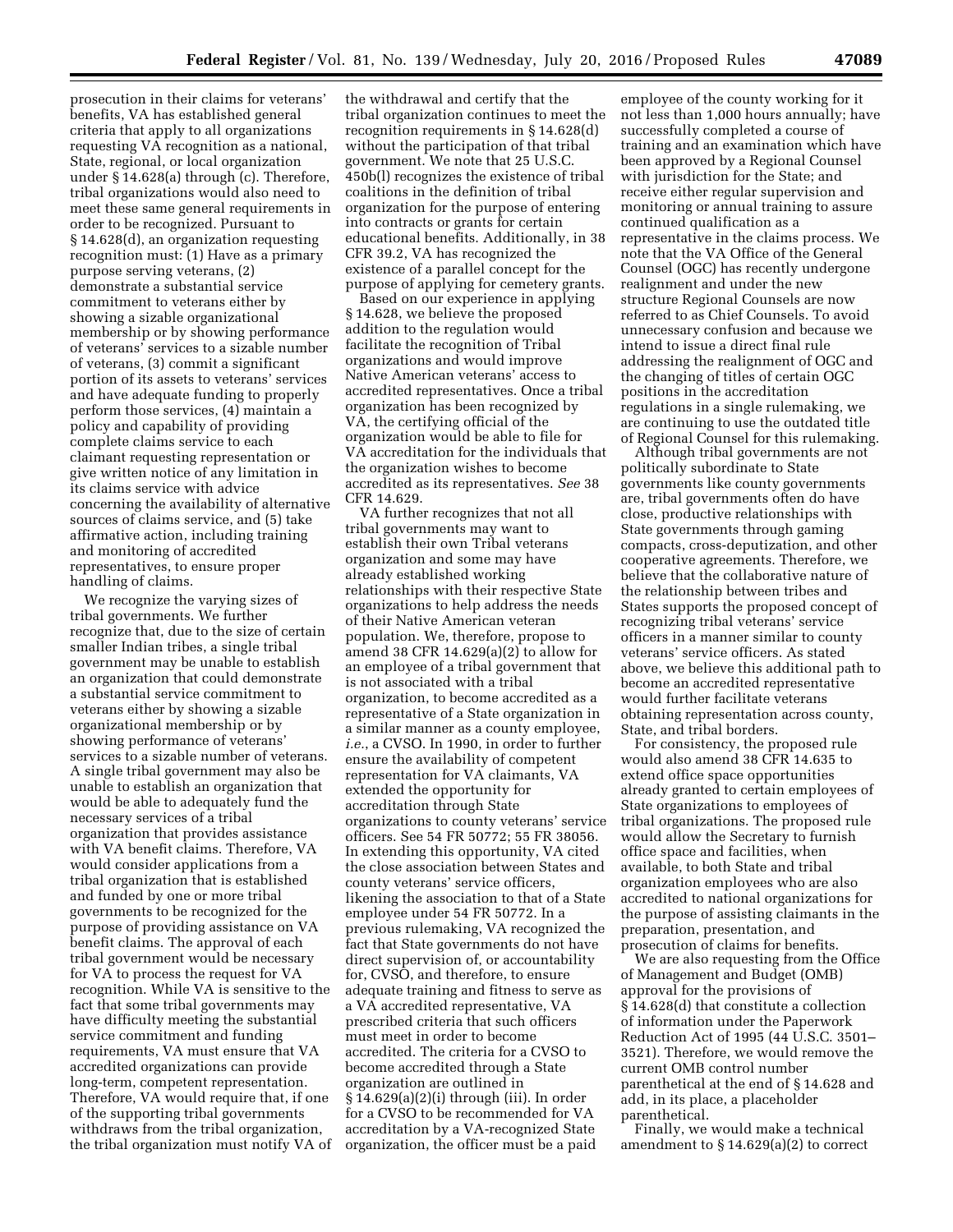''county veteran's service officer'' to read as ''county veterans' service officer''. In a prior rulemaking, we misplaced the location of the apostrophe associated with the previously mentioned phrase. *See* 54 FR 50772 (Dec. 11, 1989); 55 FR 38056 (Sept. 17, 1990). Therefore, we would correct that error in this rulemaking.

## **Paperwork Reduction Act**

This proposed rule includes provisions constituting collections of information under the Paperwork Reduction Act of 1995 (44 U.S.C. 3501– 3521) that require approval by OMB. Accordingly, under 44 U.S.C. 3507(d), VA has submitted a copy of this rulemaking action to OMB for review.

OMB assigns control numbers to collections of information it approves. VA may not conduct or sponsor, and a person is not required to respond to, a collection of information unless it displays a currently valid OMB control number. Proposed § 14.628 contains a collection of information under the Paperwork Reduction Act of 1995. If OMB does not approve the collection of information as requested, VA will immediately remove the provisions containing a collection of information or take such other action as is directed by OMB.

Comments on the collection of information contained in this proposed rule should be submitted to the Office of Management and Budget, Attention: Desk Officer for the Department of Veterans Affairs, Office of Information and Regulatory Affairs, Washington, DC 20503, with copies sent by mail or hand delivery to the Director, Regulation Policy and Management (00REG), Department of Veterans Affairs, 810 Vermont Avenue NW., Room 1068, Washington, DC 20420; fax to (202) 273–9026; email to

*[www.Regulations.gov.](http://www.Regulations.gov)* Comments should indicate that they are submitted in response to ''RIN 2900–AP51.''

OMB is required to make a decision concerning the collections of information contained in this proposed rule between 30 and 60 days after publication of this document in the **Federal Register**. Therefore, a comment to OMB is best assured of having its full effect if OMB receives it within 30 days of publication. This does not affect the deadline for the public to comment on the proposed rule.

The Department considers comments by the public on proposed collections of information in—

• Evaluating whether the proposed collections of information are necessary for the proper performance of the functions of the Department, including

whether the information will have practical utility;

• Evaluating the accuracy of the Department's estimate of the burden of the proposed collections of information, including the validity of the methodology and assumptions used;

• Enhancing the quality, usefulness, and clarity of the information to be collected; and

• Minimizing the burden of the collections of information on those who are to respond, including through the use of appropriate automated, electronic, mechanical, or other technological collection techniques or other forms of information technology, *e.g.*, permitting electronic submission of responses.

The collection of information contained in 38 CFR 14.628 is described immediately following this paragraph, under its respective title.

*Title:* Requirements for Recognition as a VA Accredited Organization.

• *Summary of collection of information:* The collection of information in 38 CFR 14.628 would require organizations seeking VA accreditation under § 14.628 to submit certain documentation to certify that the organization meets the requirements for VA accreditation. Pursuant to § 14.628(d), an organization requesting recognition must have as a primary purpose serving veterans. In establishing that it meets this requirement, an organization requesting recognition shall submit a statement establishing the purpose of the organization and that veterans would benefit by recognition of the organization.

The organization must also demonstrate a substantial service commitment to veterans either by showing a sizable organizational membership or by showing performance of veterans' services to a sizable number of veterans. In establishing that it meets this requirement, an organization requesting recognition shall submit: The number of members and number of posts, chapters, or offices and their addresses; a copy of the articles of incorporation, constitution, charter, and bylaws of the organization, as appropriate; a description of the services performed or to be performed in connection with programs administered by VA, with an approximation of the number of veterans, survivors, and dependents served or to be served by the organization in each type of service designated; and a description of the type of services, if any, performed in connection with other Federal and State programs which are designed to assist

former Armed Forces personnel and their dependents, with an approximation of the number of veterans, survivors, and dependents served by the organization under each program designated.

An organization requesting recognition must commit a significant portion of its assets to veterans' services and have adequate funding to properly perform those services. In establishing that it meets this requirement, an organization requesting recognition shall submit: A copy of the last financial statement of the organization indicating the amount of funds allocated for conducting particular veterans' services (VA may, in cases where it deems necessary, require an audited financial statement); and a statement indicating that use of the organization's funding is not subject to limitations imposed under any Federal grant or law which would prevent it from representing claimants before VA.

An organization requesting recognition must maintain a policy and capability of providing complete claims service to each claimant requesting representation or give written notice of any limitation in its claims service with advice concerning the availability of alternative sources of claims service. In establishing that it meets this requirement, an organization requesting recognition shall submit evidence of its capability to represent claimants before VA regional offices and before the Board of Veterans' Appeals. If an organization does not intend to represent claimants before the Board of Veterans' Appeals, the organization shall submit evidence of an association or agreement with a recognized service organization for the purpose of representation before the Board of Veterans' Appeals, or the proposed method of informing claimants of the limitations in service that can be provided, with advice concerning the availability of alternative sources of claims service. If an organization does not intend to represent each claimant requesting assistance, the organization shall submit a statement of its policy concerning the selection of claimants and the proposed method of informing claimants of this policy, with advice concerning the availability of alternative sources of claims service.

An organization requesting recognition must take affirmative action, including training and monitoring of accredited representatives, to ensure proper handling of claims. In establishing that it meets this requirement, an organization requesting recognition shall submit: A statement of the skills, training, and other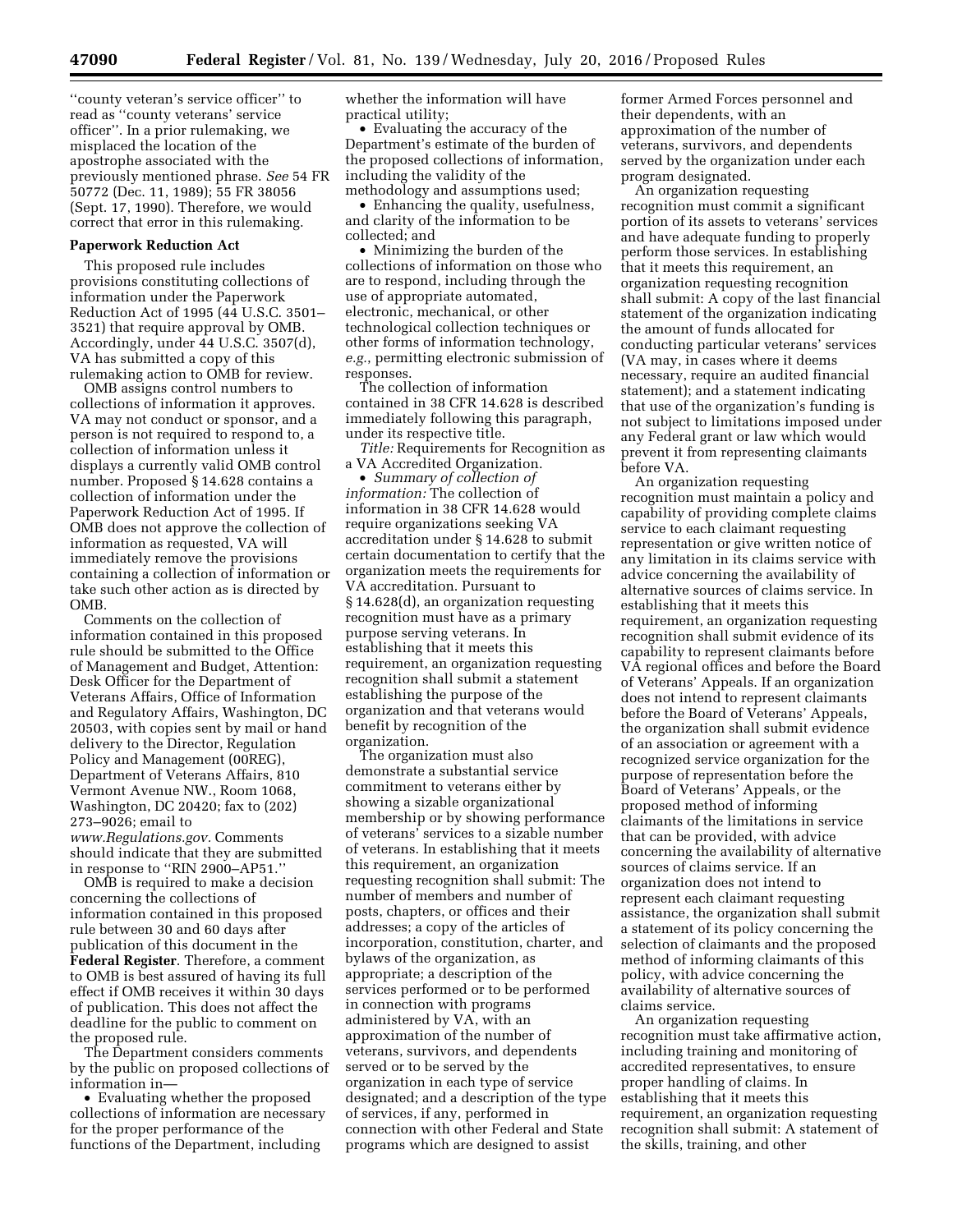qualifications of current paid or volunteer staff personnel for handling veterans' claims; and a plan for recruiting and training qualified claim representatives, including the number of hours of formal classroom instruction, the subjects to be taught, the period of on-the-job training, a schedule or timetable for training, the projected number of trainees for the first year, and the name(s) and qualifications of the individual(s) primarily responsible for the training.

In addition, the organization requesting recognition shall supply: A statement that neither the organization nor its accredited representatives will charge or accept a fee or gratuity for service to a claimant and that the organization will not represent to the public that VA recognition of the organization is for any purpose other than claimant representation; and the names, titles, and addresses of officers and the official(s) authorized to certify representatives.

• *Description of need for information and proposed use of information:* The information is used by VA in reviewing accreditation applications to determine whether organizations meet the requirements for VA accreditation under § 14.628.

• *Description of likely respondents:*  Organizations seeking VA accreditation under § 14.628.

• *Estimated number of respondents:* 5 applicants per year.

• *Estimated frequency of responses:*  This is a one-time collection.

• *Estimated average burden per response:* 5 hours.

• *Estimated total annual reporting and recordkeeping burden:* 25 hours per year.

#### **Regulatory Flexibility Act**

The Secretary hereby certifies that this proposed rule would not have a significant economic impact on a substantial number of small entities as they are defined in the Regulatory Flexibility Act, 5 U.S.C. 601–612. It does not require any action on the part of any entity but merely provides a new opportunity for tribal organizations to become recognized by VA for the purpose of assisting VA claimants in the preparation, presentation, and prosecution of claims for VA benefits. Therefore, pursuant to 5 U.S.C. 605(b), this rulemaking is exempt from the initial and final regulatory flexibility analysis requirements of sections 603 and 604.

## **Executive Order 13175**

Executive Order 13175 provides that Federal agencies may not issue a

regulation that has tribal implications, that imposes substantial direct compliance costs on tribal governments, and that is not required by statute, unless the Federal government provides the funds necessary to pay the direct compliance costs incurred by the tribal governments or the Federal agency consults with tribal officials early in the process of developing the proposed regulation, develops and publishes in the **Federal Register** a tribal summary impact statement, and provides to the Director of OMB any written communications submitted to the agency by the tribal officials.

On March 3 and 10, 2016, respectively, VA issued letters to tribal leaders as well as a **Federal Register**  notice, 81 FR 12626, seeking comment on VA's consideration of issuing a proposed rule that would amend part 14 of title 38, Code of Federal Regulations, to expressly provide for the recognition of tribal organizations so that representatives of the organizations may assist Native American claimants in the preparation, presentation, and prosecution of their VA benefit claims. Those interested in providing comment were given 30-days to respond. Based on requests from commenters, VA expanded the comment period an additional 15 days to April 26, 2016. VA received comments from 36 commenters. A few commenters submitted more than one comment. Overall, the comments were supportive of issuing such a proposed rule.

One commenter wrote that, currently, their tribal representatives are being accredited through their State as well as other national organizations and was curious as to the ''road blocks'' other tribal organizations were facing. This commenter did not provide any suggestions, and therefore, no change to this rulemaking is warranted.

Several commenters noted that currently Native American veterans face many roadblocks to obtaining representation. One commenter noted that geography, economic, and culture barriers prevent Native American veterans from utilizing currently available representation. These comments were offered in support of the proposed rule, and therefore, no change to this rulemaking is warranted.

A few commenters misinterpreted the language provided in the consultation and notice as meaning that VA intended to propose that VA's recognition of a tribal organization would be tied to VA's recognition of the corresponding State organization. One commenter stated that VA should recognize a tribal organization as ''equal to'' a State organization. VA is not tying VA

recognition of a tribal organization to a State and is choosing not to make value judgements as to the importance of the recognition granted to State organizations and Tribal organizations. Recognition of a tribal organization would stand on its own. VA has chosen to use the term *similar* rather than the term *equal* in this proposed rule because we are proposing some differences in the requirements for VA recognition of a tribal organization and the requirements for State organizations. Specifically, the proposed rule would allow a single tribal government, or multiple tribal governments to join together to establish and fund a tribal organization, but such allowance is not permitted for State governments.

A few commenters misinterpreted the language provided in the consultation and notice as limiting recognition of a tribal veterans' service officer through a State. One commenter asked for clarification on what type of employees would be eligible to become accredited by VA. The commenter stated that employees of a tribal nation as well as a tribal organization should be eligible. We agree, and the proposed rule would allow for both avenues to attain VA accreditation depending on the tribal government's size, relationships with other tribal governments, relationships with States, and the needs of Native American veterans in their area. After a tribal organization becomes recognized by VA, that organization would be able to request to have its own representatives accredited under 38 CFR 14.629. In addition to proposing to recognize tribal organizations and accredit their representatives, VA would provide an additional means by which VA may recognize an employee of a tribal government as a tribal veterans' service officer through a State organization. This accreditation would be akin to accreditation given to county veterans' service officers through State organizations and is only meant to provide an additional path to VA accreditation. We propose that the requirements for a tribal veterans' service officer to become accredited as a representative through a State organization be the same as the requirements for a county veterans' service officer. Therefore, VA makes no changes based on these comments.

One commenter asked what happens to the accreditation of a tribal organization if the Director is relinquished. It seems this comment stems from the misinterpretation previously discussed regarding the accreditation of a tribal organization and the corresponding State organization. The commenter also asked what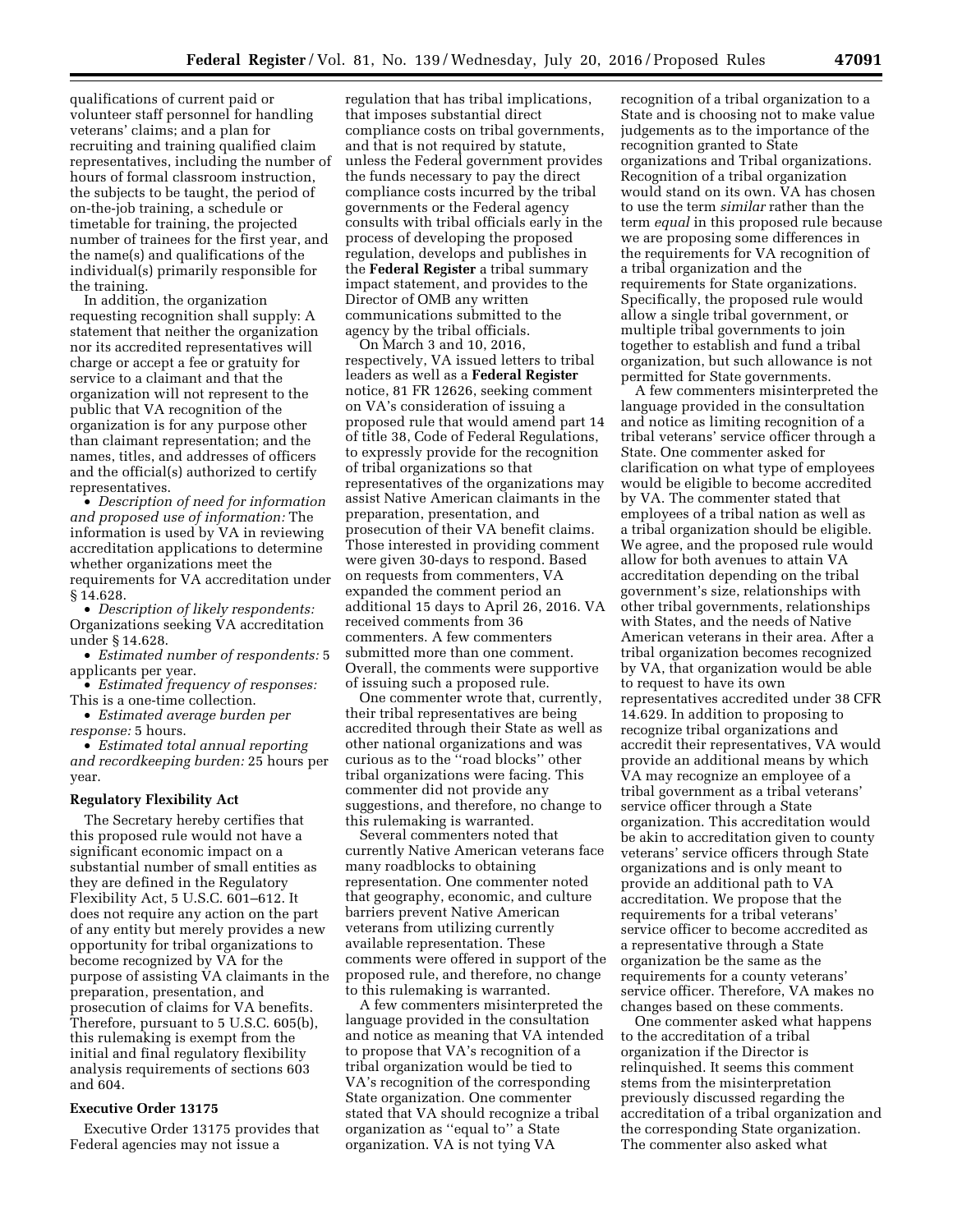happens if the State refuses to sponsor the replacement officer. As discussed above, once a tribal organization becomes recognized by VA, that organization would be able to request to have its own representatives accredited under § 14.629. The tribal organization can file with VA to have a replacement officer accredited. Therefore, VA makes no changes based on this comment.

Several commenters also expressed concern over the requirements for recognition in § 14.628(d). Specifically, the commenters expressed concern that many tribal organizations may not be able to satisfy the primary purpose, size, funding, and training requirements, to include providing the required, supporting documentation. One commenter suggested that VA provide the funding for tribes ''to engage in this work.'' Another commenter suggested including Indian Health Services for funding assistance. A few commenters expressed concern about the requirement that the organization must maintain a policy of either providing complete claims representation or provide ''written notice of any limitation in its claims service with advice concerning the availability of alternative sources of claims service.'' 38 CFR 14.628(d)(1)(iv). One commenter seemed to believe VA was questioning the level of competence of tribal representatives. VA must ensure that VA accredited organizations can provide long-term, competent representation and has found that the § 14.628(d) requirements are protective of that mission. These requirements apply to all organizations seeking VA recognition. Exempting tribal organizations from meeting the § 14.628(d) requirements would not be consistent with the purpose of VA recognition to ensure that veterans are receiving qualified, competent representation on their VA benefit claims. As previously discussed, VA has provided additional means to achieve VA recognition or accreditation for those tribal governments that may have difficulty establishing a tribal organization capable of meeting the § 14.628(d) requirements, to include the ability for one or more tribal governments to establish and fund a tribal organization and the ability of an employee of a tribal government to become accredited as a tribal veterans' service officer through a recognized State organization. Therefore, VA makes no changes based on these comments.

One commenter suggested that VA grant accreditation to tribes through a Memorandum of Understanding and included their tribe's Memorandum of Understanding with their State. The

commenter also questioned the role of VA in the accreditation and monitoring process. The laws governing VA accreditation are set out at 38 U.S.C. 5902 and 5904 and 38 CFR 14.626– 14.637. These laws apply to all organizations, agents, and attorneys seeking VA accreditation. Pursuant to § 14.628, the organization requesting VA accreditation must certify to VA that the organization meets the § 14.628(d) requirements for recognition. Therefore, a Memorandum of Understanding between VA and a tribe is not sufficient for applying for VA accreditation. Furthermore, VA does monitor its accredited organizations, agents, and attorneys and handles disciplinary matters as they arise. Therefore, VA makes no changes based on this comment.

One commenter suggested that VA engage in additional consultation with Tribes that would be ''interested in becoming recognized veterans['] service organizations, but are unable to meet the requirements.'' In the proposed rule, VA offers alternative avenues for VA recognition and accreditation for tribal governments that may not be capable of establishing an organization that can meet the VA recognition requirements in the proposed rule on their own. VA further welcomes additional comments as to the suitability of those alternative avenues through comments on this proposed rule. VA declines to make any changes based on this comment.

One commenter also recommended that ''VA enter into Memorandums of Understanding with [F]ederallyrecognized tribes and tribal organizations for [v]eterans' [s]ervice [o]fficer training and service reimbursement, on individual bases.'' Another commenter objected to the fact that there was ''no mention of funding to train and maintain such a position. Section 5902, of title 38, United State Code, which is the law that authorizes VA to recognize organizations for the purpose of providing assistance on VA benefit claims, does not provide for the funding of such organizations to train and maintain representatives. Pursuant to  $§ 14.628(d)(iii)(B)$ , organizations are not precluded from seeking and receiving other sources of State and Federal grant funding so long as the organization's funding is not subject to limitations imposed under any Federal grant or law which would prevent it from representing claimants before VA. Therefore, VA declines to make any changes based on these comments.

One commenter wrote that VA ''. should include [F]ederally-recognized tribes, not just tribal organizations funded by tribal governments, as an

entity from which applications will be considered to be recognized for . . .'' VA accreditation. Another commenter suggested adding ''[F]ederally recognized tribes'' or ''[F]ederally recognized tribal governments'' as part of the definition for tribal organizations. Another commenter suggested adding tribal communities. For the purposes of the regulations pertaining to the representation of VA claimants, VA proposes to define a tribal government to mean ''the Federally recognized governing body of any Indian tribe, band, nation, or other organized group or community . . .''. VA finds this definition to be inclusive of the comments, and therefore, no change is warranted.

One commenter suggested a legislative amendment to the definition of State in 38 U.S.C. 101(20) to include ''[F]ederally recognized tribal governments.'' Amending the statutory language is something that only Congress can accomplish. Since VA is defining the term ''tribal government'' in regulation and providing an avenue for VA recognition of a tribal organization separate from a State organization, VA does not find such a legislative amendment necessary. Therefore, no change is warranted based on this comment.

Several commenters wrote that ''[s]pecial attention must be paid to what specifically is meant by a '[t]ribal [o]rganization' " and that VA should offer a clear definition of the term. The commenters did not offer any suggestions for such definition. As previously discussed, VA is defining this term for the purposes of this rulemaking. Therefore, VA does not make any changes based on this comment.

Several commenters asked VA to clarify whether tribal governments, including veterans departments within these governments, would be eligible for VA recognition. A Department of Veterans Affairs or a Veterans Affairs office that is established and funded by a tribal government would be included in the definition of tribal organization. Therefore, no change to this rulemaking is warranted based on these comments.

One commenter asked that VA provide recognition for urban Indian organizations. The comment is unclear on whether such an organization would be able to apply for VA recognition as a tribal organization. VA declines to add an additional organization category at this time. In addition to the proposed amendments discussed in this rulemaking, an organization may still utilize other avenues to apply for VA recognition such as requesting VA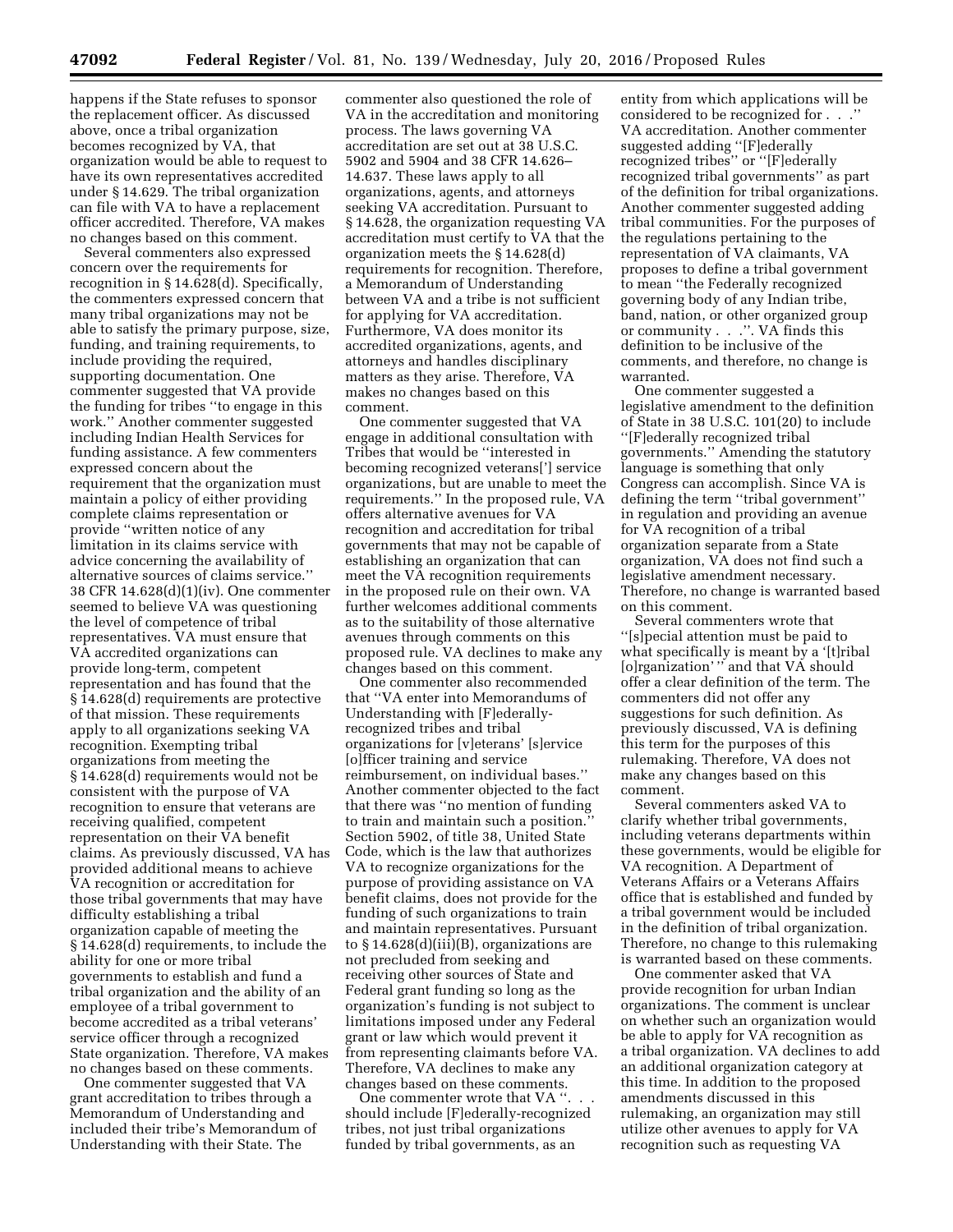recognition as a regional or local organization. To be recognized as a regional or local organization, an organization must meet the requirements of § 14.628(c) and (d).

Further, there are several ways that individuals, including tribal members, tribal government employees, and others who work within and serve tribal or Native American communities, may be accredited by VA to represent claimants. An individual may apply for accreditation as a representative through an existing VA-recognized organization under standards set forth in § 14.629(a). Alternatively, an individual may also seek accreditation in an individual capacity as either an agent or an attorney under the standards set forth in § 14.629(b). Therefore, VA declines to make any changes based on this comment.

A couple of commenters submitted statements certifying that their organization would meet the requirements for accreditation for a tribal organization. Applications for accreditation are outside the scope of this rulemaking. Therefore, no change is warranted based on these comments.

One commenter asked whether accredited tribal representatives would be granted access to software programs containing a veteran's claims file information and whether that access would be on tribal grounds. This issue is outside the scope of this rulemaking. Therefore, no change is warranted based on this comment.

One commenter expressed support for VA recognizing tribal organizations in an equal manner as VA recognizes State organizations but suggested that VA authorize a field office close to tribal administration locations and fund one or two veterans service officer positions. The tribal consultation and this proposed rulemaking are limited in scope to recognition for purposes of VA claims representation. The commenter's suggestion of adding a field office is beyond the scope, and therefore, VA declines to make any changes based on this comment. VA also declines to make any changes to the commenter's suggestion of funding job positions for veterans service officers. Part of the § 14.628(d) requirements is that an organization seeking accreditation must commit a significant portion of its assets to veterans' services and have adequate funding to properly perform those services. 38 CFR 14.628(d)(1)(iii).

A few commenters expressed concern that the proposed rulemaking is limiting VA recognition for the preparation, presentation, and prosecution of claims for VA benefits. One commenter seemed to think VA is depriving veterans from

other title 38 benefits. The commenters did not specify what other accreditation they are seeking. As previously discussed, 38 CFR part 14 is limited in jurisdiction to recognizing organizations and accrediting individuals to assist in the preparation, presentation, and prosecution of VA benefit claims. Pursuant to section 5902, VA accreditation may not be granted for any other purpose. This rulemaking in no way deprives any veteran of any title 38 benefits. Therefore, no change is warranted based on these comments.

One commenter suggested that office space opportunities should be available to tribal governments and organizations in the same manner as they are available to State organizations. As previously discussed, this proposed rule would, under § 14.635, allow the Secretary to furnish office space and facilities, when available, to both State and tribal organization employees who are also accredited to national organizations for the purpose of assisting claimants in the preparation, presentation, and prosecution of claims for benefits. VA would be furnishing office space to tribal organizations in the same manner as it furnishes such space to State organizations. Therefore, no change is warranted based on this comment.

One commenter noted that VA should allow a tribal government employee to become accredited through an accredited body of their choice. VA in no way is limiting how a particular individual may apply to become an accredited VA representative. As previously discussed, VA is merely providing additional paths to VA accreditation than currently exist. Therefore, VA declines to make any changes to this rulemaking based on this comment.

Several commenters suggested further outreach and collaboration. One commenter suggested that VA form a tribal workgroup to allow representatives from tribal organizations to collaborate on implementing the new program. One commenter provided VA with their tribal consultation policy. Other commenters suggested that VA engage in additional consultation with experts in Indian law and hold an alltribes call to gather additional input for this rulemaking. VA appreciates this information. As previously noted, VA extended the comment period for an additional 15 days to ensure that all interested parties had an appropriate time to provide input. Therefore, VA finds that it has complied with the requirements of Executive Order 13175. VA notes that an additional 60-day comment period is provided for this proposed rule and invites any

additional comment to this rulemaking to be provided during that time.

One commenter asked for the projected implementation date of this rulemaking. VA will publish a final rule to this proposed rule which will contain the effective date of the rulemaking.

### **Executive Orders 12866 and 13563**

Executive Orders 12866 and 13563 direct agencies to assess the costs and benefits of available regulatory alternatives and, when regulation is necessary, to select regulatory approaches that maximize net benefits (including potential economic, environmental, public health and safety effects, and other advantages; distributive impacts; and equity). Executive Order 13563 (Improving Regulation and Regulatory Review) emphasizes the importance of quantifying both costs and benefits, reducing costs, harmonizing rules, and promoting flexibility. Executive Order 12866 (Regulatory Planning and Review) defines a ''significant regulatory action'' requiring review by OMB, unless OMB waives such review, as ''any regulatory action that is likely to result in a rule that may: (1) Have an annual effect on the economy of \$100 million or more or adversely affect in a material way the economy, a sector of the economy, productivity, competition, jobs, the environment, public health or safety, or State, local, or tribal governments or communities; (2) Create a serious inconsistency or otherwise interfere with an action taken or planned by another agency; (3) Materially alter the budgetary impact of entitlements, grants, user fees, or loan programs or the rights and obligations or recipients thereof; or (4) Raise novel legal or policy issues arising out of legal mandates, the President's priorities, or the principles set forth in this Executive Order.''

The economic, interagency, budgetary, legal, and policy implications of this regulatory action have been examined, and it has been determined not to be a significant regulatory action under Executive Order 12866. VA's impact analysis can be found as a supporting document at *[http://www.regulations.gov,](http://www.regulations.gov)* usually within 48 hours after the rulemaking document is published. Additionally, a copy of this rulemaking and its impact analysis are available on VA's Web site at *[http://www.va.gov/orpm/,](http://www.va.gov/orpm/)* by following the link for ''VA Regulations Published From FY 2004 Through Fiscal Year to Date.''